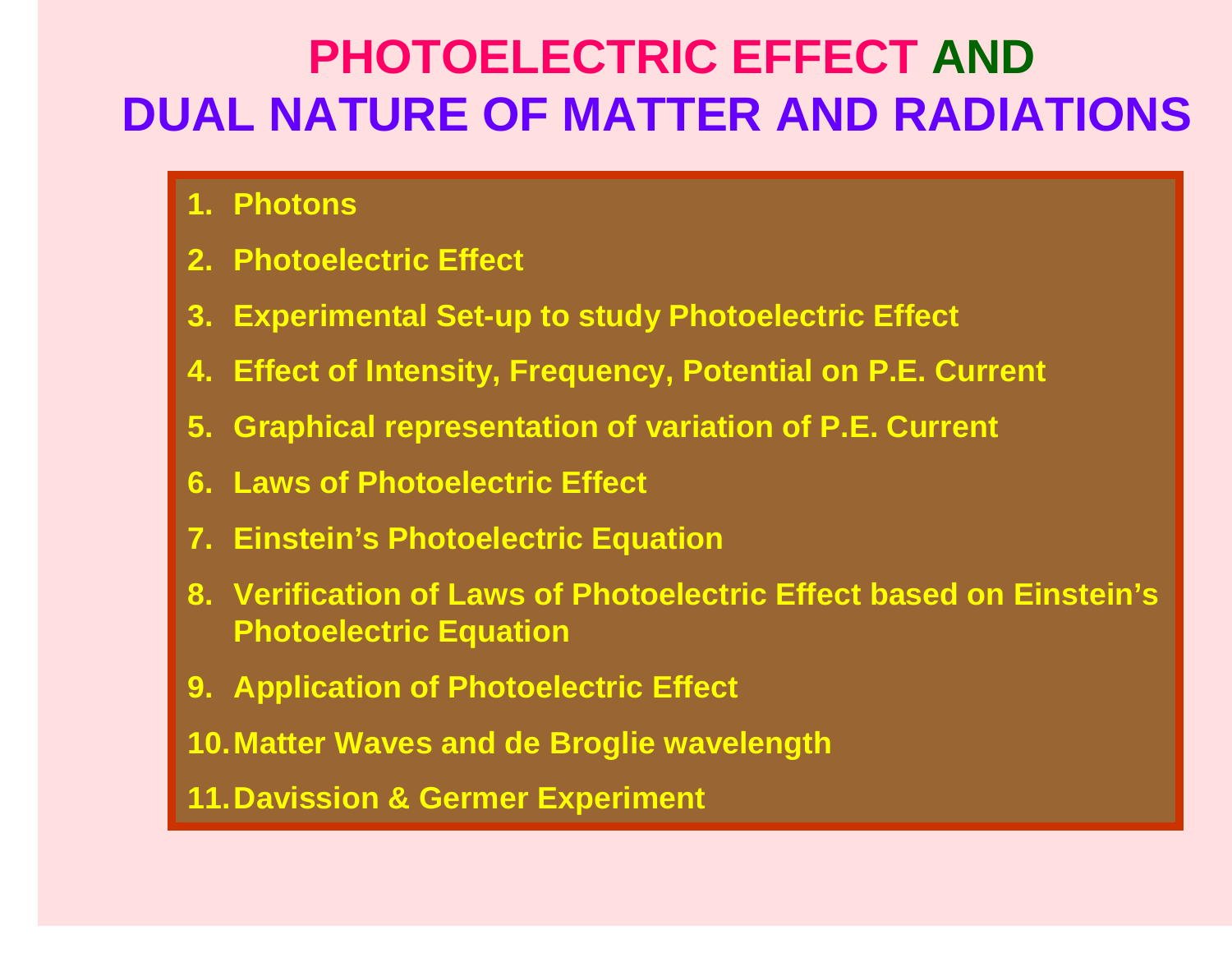# **Photon:**

**A packet or bundle of energy is called a photon.** 

**Energy of a photon is E = h<sup>ν</sup> <sup>=</sup> hcλ**

> **where h is the Planck's constant, v is the frequency of the radiation or photon, c is the speed of light (e.m. wave) and λ is the wavelength.**

**Properties of photons:**

- **i) A photon travels at a speed of light c in vacuum. (i.e. 3 x 10-8 m/s)**
- **ii) It has zero rest mass. i.e. the photon can not exist at rest.**
- **iii)** The kinetic mass of a photon is,

$$
n = \frac{E}{c^2} = \frac{h}{c\lambda}
$$

$$
p = \frac{E}{c} = \frac{h}{\lambda}
$$

- **iv) The momentum of a photon is,p =**
- **v) Photons travel in a straight line.**
- **vi) Energy of a photon depends upon frequency of the photon; so the energy of the photon does not change when photon travels from one medium to another.**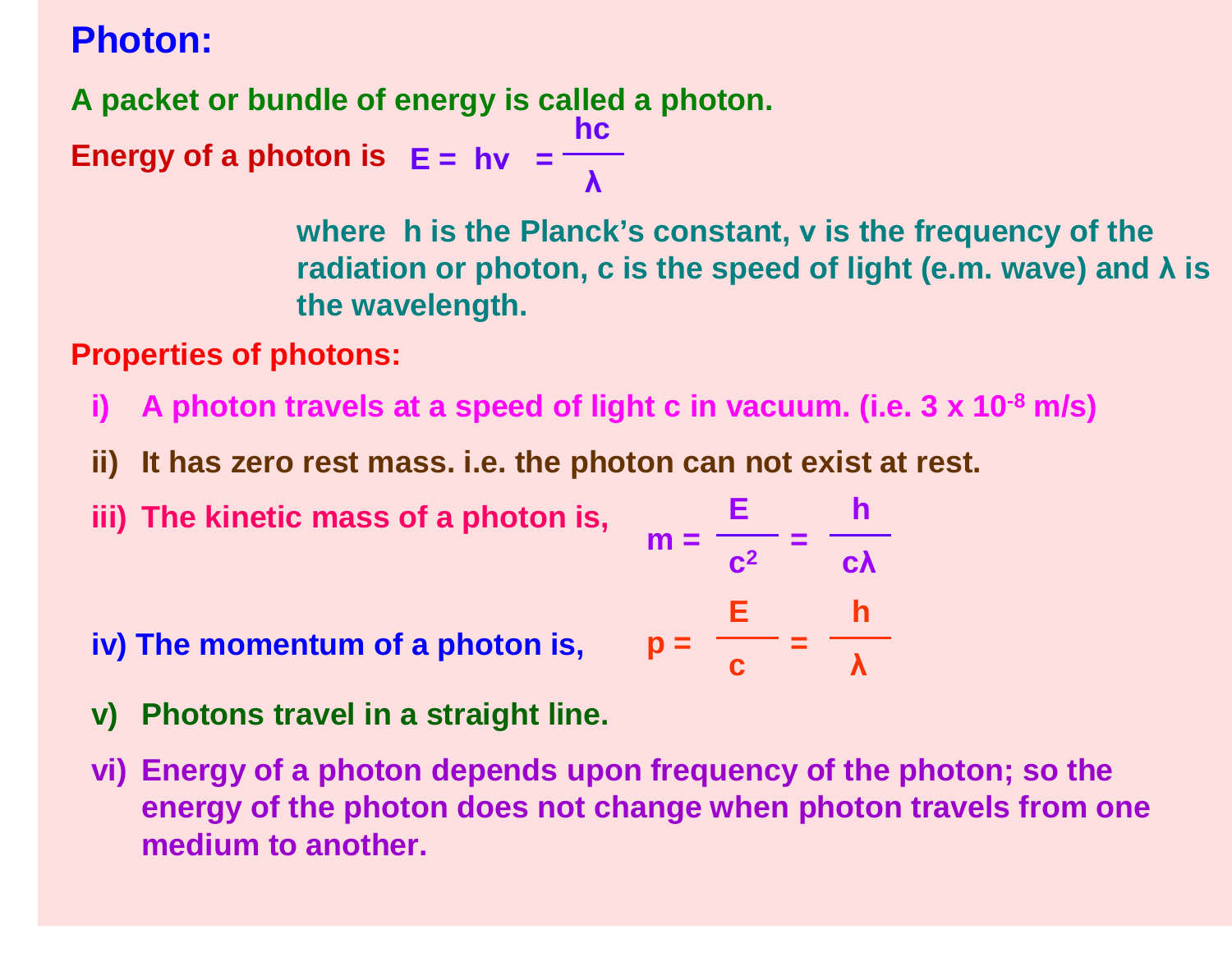**vii) Wavelength of the photon changes in different media; so, velocity of a photon is different in different media.**

**viii) Photons are electrically neutral.**

- **ix) Photons may show diffraction under given conditions.**
- **x) Photons are not deviated by magnetic and electric fields.**

# **Photoelectric Effect:**

**The phenomenon of emission of electrons from mainly metal surfaces exposed to light energy (X – rays, γ – rays, UV rays, Visible light and even Infra Red rays) of suitable frequency is known as photoelectric effect.**

**The electrons emitted by this effect are called photoelectrons. The current constituted by photoelectrons is known as photoelectric current.**

**Note: Non metals also show photoelectric effect. Liquids and gases also show this effect but to limited extent.**

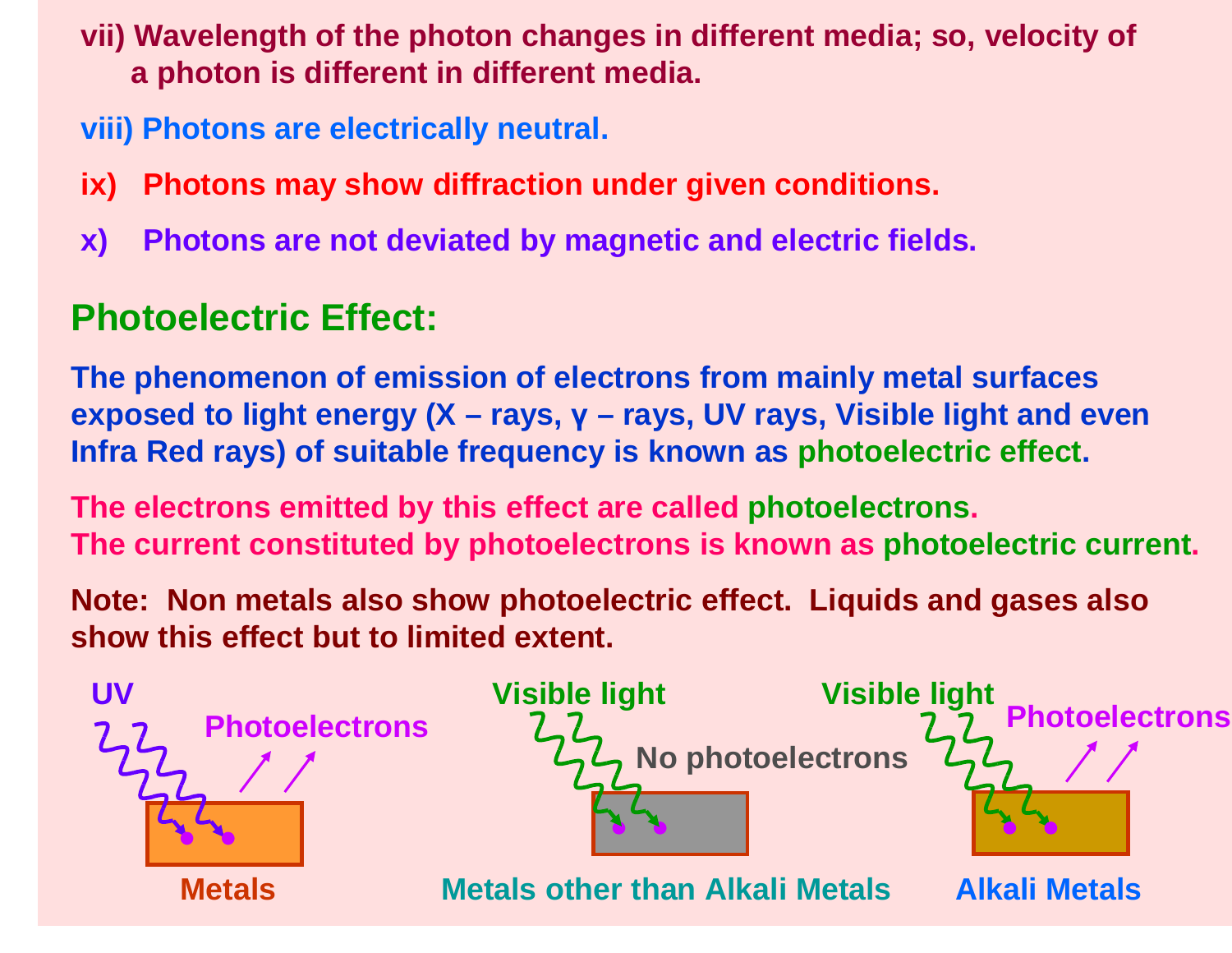# **Experimental Set-up to study Photoelectric Effect:**



**Glass transmits only visible and infra-red lights but not UV light.**

**Quartz transmits UV light.**

**When light of suitable frequency falls on the metallic cathode, photoelectrons are emitted. These photoelectrons are attracted towards the +ve anode and hence photoelectric current is constituted.**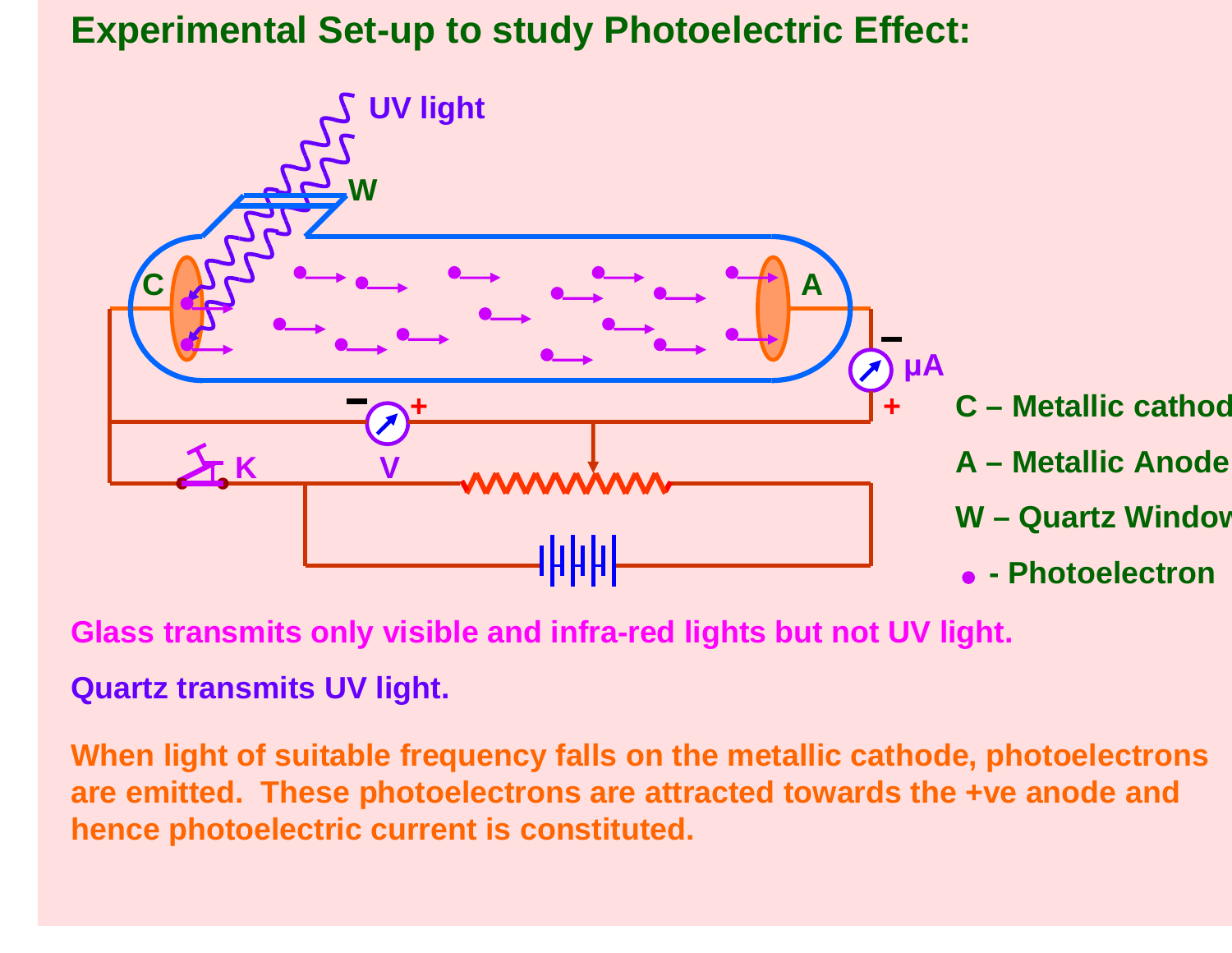# **1) Effect of Intensity of Incident Light on Photoelectric Current:**

**For a fixed frequency, the photoelectric current increases linearly with increase in intensity of incident light.**

**2) Effect of Potential on Photoelectric Current:For a fixed frequency and intensity of incident light, the photoelectric current increases with increase in +ve potential applied to the anode. When all the photoelectrons reach the plate A, current becomes maximum and is known as saturation current.**

**When the potential is decreased, the current decreases but does not become zero at zero potential.**

**This shows that even in the absence of accelerating potential, a few photoelectrons manage to reach the plate on their own due to their K.E.**

**When –ve potential is applied to the plate A w.r.t. C, photoelectric current becomes zero at a particular value of –ve potential called stopping potential or cut-off potential.**

**Intensity of incident light does not affect the stopping potential.**

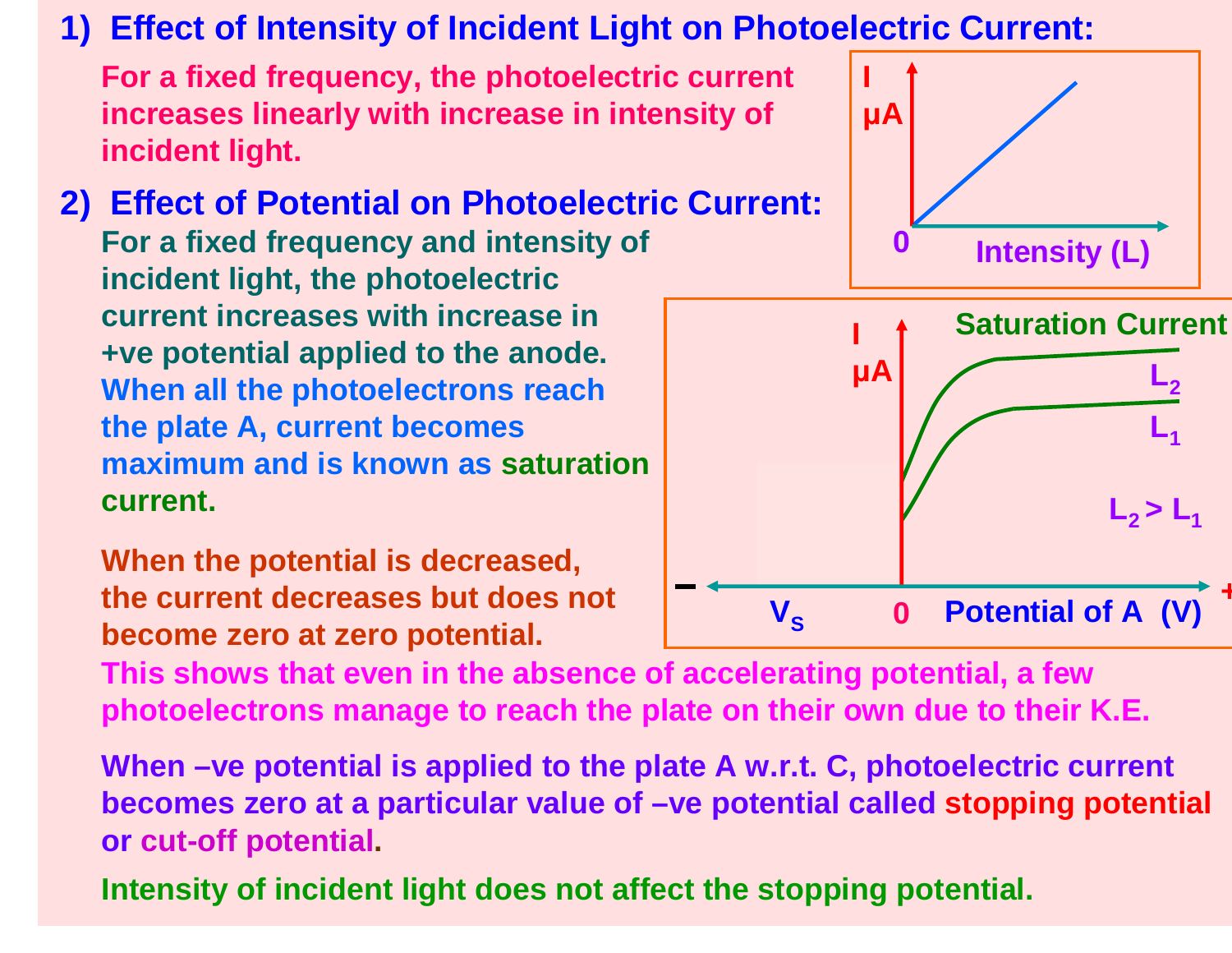## **3) Effect of Frequency of Incident Light on Photoelectric Current:**

**For a fixed intensity of incident light, the photoelectric current does not depend on the frequency of the incident light. Because, the photoelectric current simply depends on the number of photoelectrons emitted and in turn on the number of photons incident and not on the energy of photons.**

# **4) Effect of Frequency of Incident Light on Stopping Potential:**

**For a fixed intensity of incident light, the photoelectric current increases and is saturated with increase in +vepotential applied to the anode.**

**However, the saturation current is same for different frequencies of the incident lights.**

**When potential is decreased and taken below zero, photoelectric current decreases to zero but at different stopping potentials for different frequencies.**



**i** Higher the frequency, higher the stopping potential. i.e.  ${\mathsf V}_{_{\mathbf S}}$  α  ${\mathsf v}$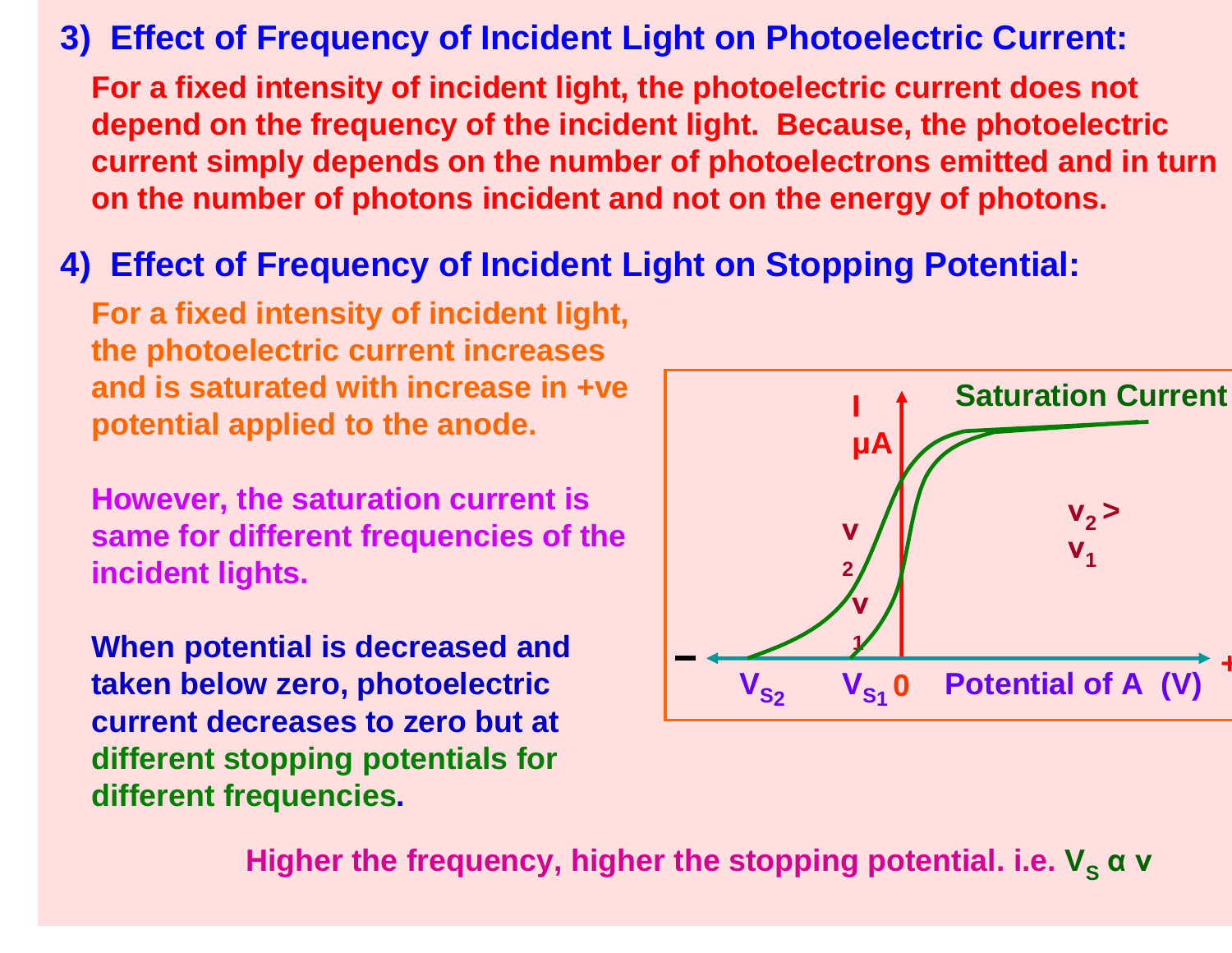# **5) Threshold Frequency:**

 **The graph between stopping potential and frequency does not pass through the origin. It shows that there is a minimum value of frequency called threshold frequency below which photoelectric emission is not possible however high the intensity of incident light may be. It depends on the nature of the metal emitting photoelectrons.**



# **Laws of Photoelectric Emission:**

- **i) For a given substance, there is a minimum value of frequency of incident light called threshold frequency below which no photoelectric emission is possible, howsoever, the intensity of incident light may be.**
- **ii) The number of photoelectrons emitted per second (i.e. photoelectric current) is directly proportional to the intensity of incident light provided the frequency is above the threshold frequency.**
- **iii) The maximum kinetic energy of the photoelectrons is directly proportional to the frequency provided the frequency is above the threshold frequency.**
- **iv) The maximum kinetic energy of the photoelectrons is independent of the intensity of the incident light.**
- **v) The process of photoelectric emission is instantaneous. i.e. as soon as the photon of suitable frequency falls on the substance, it emits photoelectrons.**
- **vi) The photoelectric emission is one-to-one. i.e. for every photon of suitable frequency one electron is emitted.**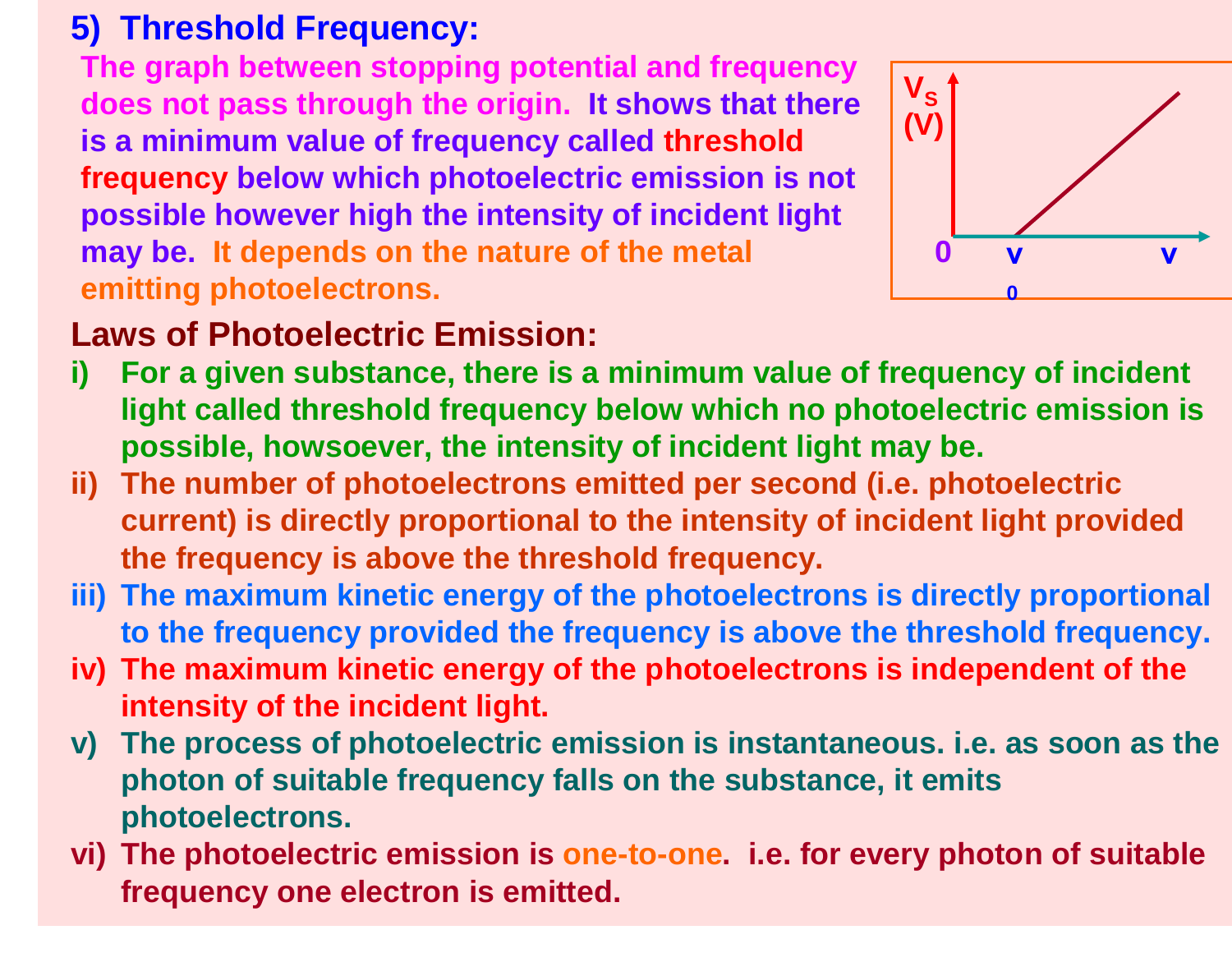### **Einstein's Photoelectric Equation:**

**When a photon of energy hν falls on a metal surface, the energy of the photon is absorbed by the electron and is used in two ways:**

- **i) A part of energy is used to overcome the surface barrier and come out of the metal surface. This part of the energy is called 'work function'(Ф = h ν0).**
- **ii) The remaining part of the energy is used in giving a velocity 'v' to the emitted photoelectron. This is equal to the maximum kinetic energy of the photoelectrons ( ½ mv2max ) where 'm' is mass of the photoelectron.**

**According to law of conservation of energy,**

**hν <sup>=</sup> Ф + ½ mv 2 max= h<sup>ν</sup>0 + ½ mv2 max½ mv2max = h ( ν-ν0)**

**Photon hνMetalPhotoelectron ½ mv2 maxФ = h ν0**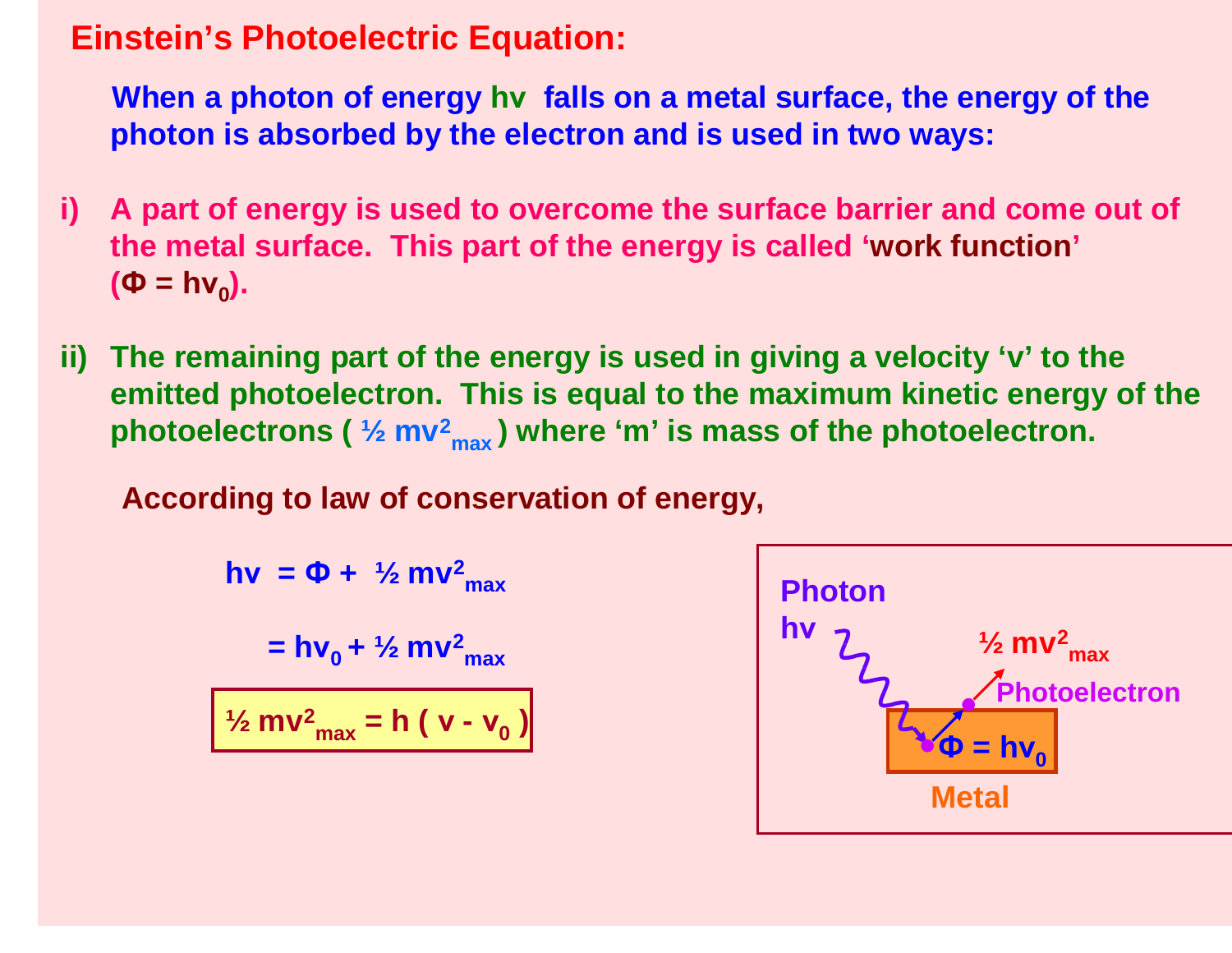**Verification of Laws of Photoelectric Emission based on Einstein's Photoelectric Equation:**

$$
\frac{1}{2}mv_{\text{max}}^2 = h (v - v_0)
$$

- **i) If ν<ν<sup>0</sup>, then ½ mv2 photoelectric emission to take place ν <sup>&</sup>gt; ν0.max is negative, which is not possible. Therefore, for**
- **ii) Since one photon emits one electron, so the number photoelectrons emitted per second is directly proportional to the intensity of incident light.**
- **iii) It is clear that ½ mv2 of the photoelectrons is directly proportional to the frequency of the max <sup>α</sup> <sup>ν</sup> as h and ν0 are constant. This shows that K.E. incident light.**
- **iv) Photoelectric emission is due to collision between a photon and an electron. As such there can not be any significant time lag between the incidence of photon and emission of photoelectron. i.e. the process is instantaneous. It is found that delay is only 10-8 seconds.**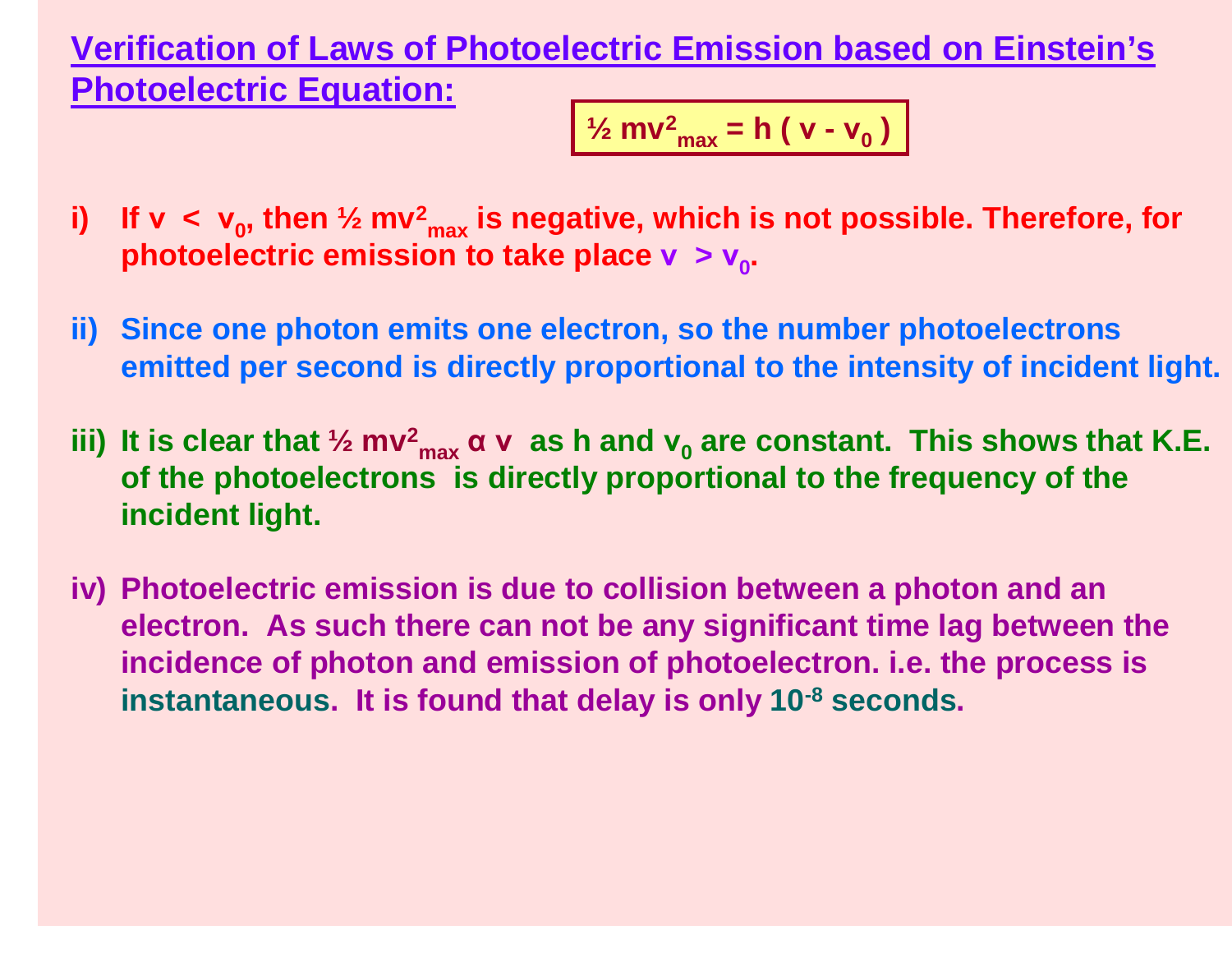# **Application of Photoelectric Effect:**

- **1. Automatic fire alarm**
- **2. Automatic burglar alarm**
- **3. Scanners in Television transmission**
- **4. Reproduction of sound in cinema film**
- **5. In paper industry to measure the thickness of paper**
- **6. To locate flaws or holes in the finished goods**
- **7. In astronomy**
- **8. To determine opacity of solids and liquids**
- **9. Automatic switching of street lights**
- **10.To control the temperature of furnace**
- **11.Photometry**
- **12.Beauty meter – To measure the fair complexion of skin**
- **13.Light meters used in cinema industry to check the light**
- **14.Photoelectric sorting**
- **15.Photo counting**
- **16.Meteorology**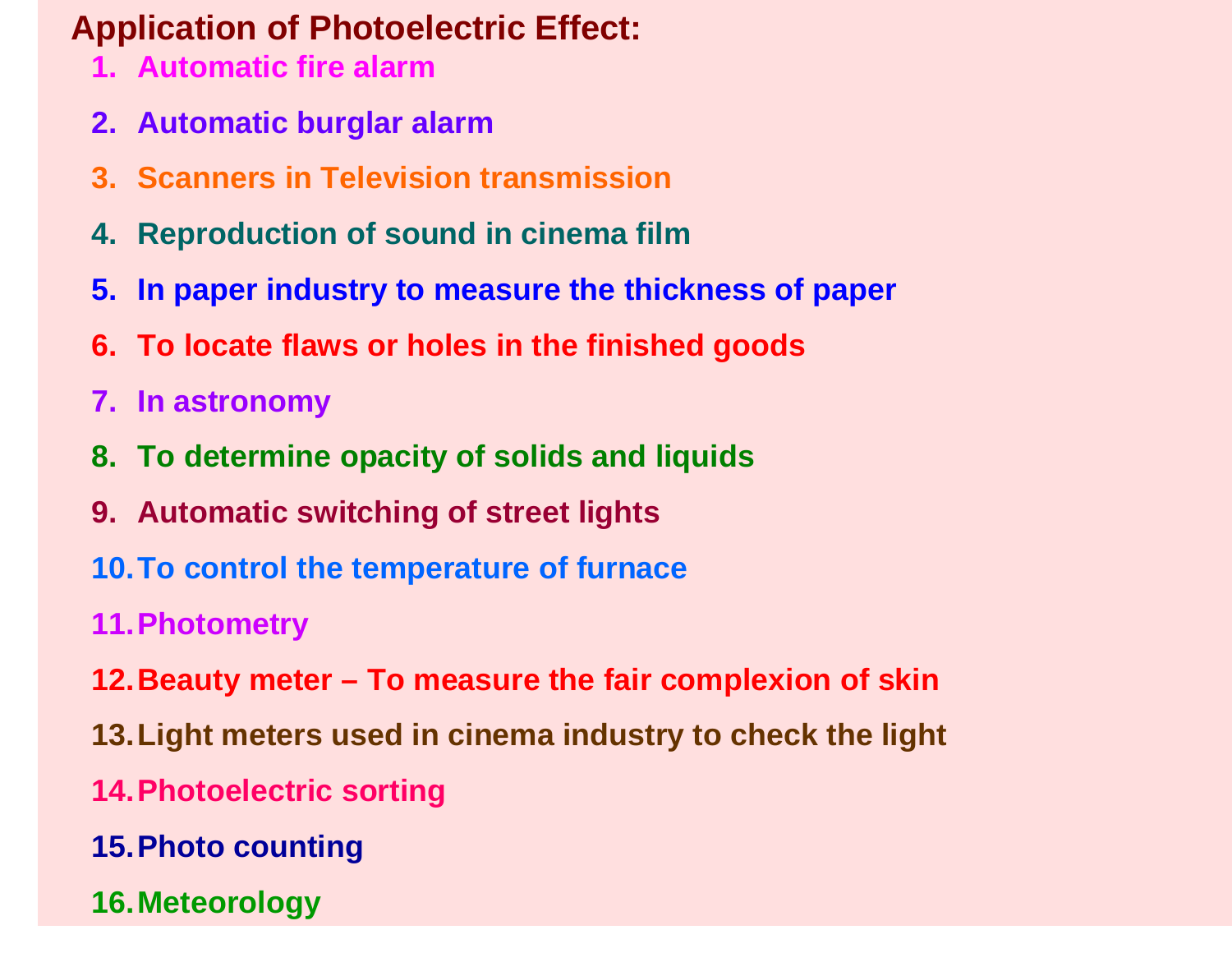**Dual Nature of Radiation and Matter:**

**Wave theory of electromagnetic radiations explained the phenomenon of interference, diffraction and polarization.**

**On the other hand, quantum theory of e.m. radiations successfully explained the photoelectric effect, Compton effect, black body radiations, X- ray spectra, etc.**

**Thus, radiations have dual nature. i.e. wave and particle nature.**

**Louis de Broglie suggested that the particles like electrons, protons, neutrons, etc have also dual nature. i.e. they also can have particle as well as wave nature.**

**Note: In no experiment, matter exists both as a particle and as a wave simultaneously. It is either the one or the other aspect. i.e. The two aspects are complementary to each other.**

#### **His suggestion was based on:**

- **i) The nature loves symmetry.**
- **ii) The universe is made of particles and radiations and both entities must be symmetrical.**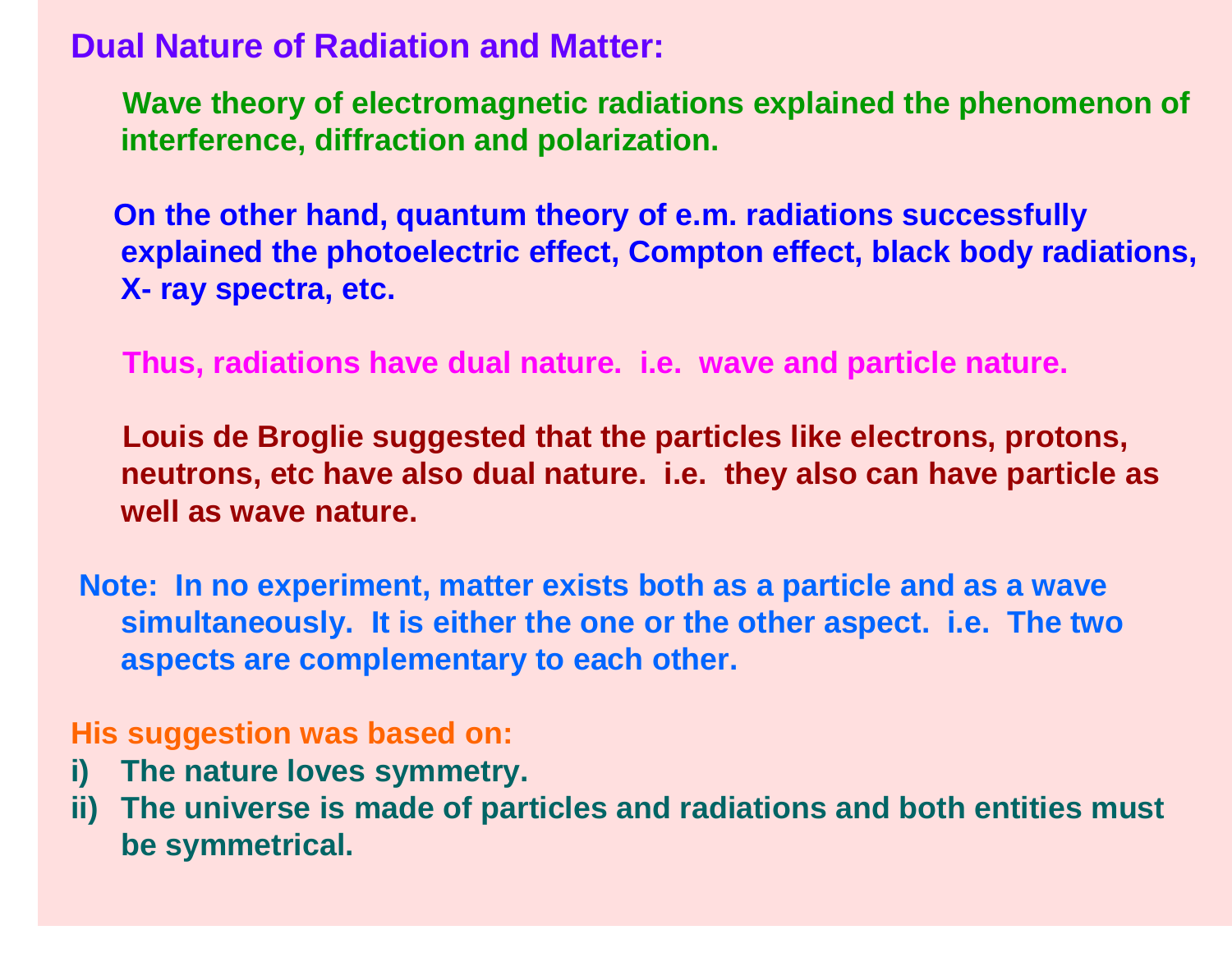## **de Broglie wave:**

**According to de Broglie, a moving material particle can be associated with a wave. i.e. a wave can guide the motion of the particle.**

**The waves associated with the moving material particles are known as de Broglie waves or matter waves.**

## **Expression for de Broglie wave:**



**According to quantum theory, the energy of the photon is E = hν <sup>=</sup> hcλAccording to Einstein's theory, the energy of the photon is E = mc<sup>2</sup> So,**  $\lambda = \frac{h}{mc}$ or  $\lambda = \frac{h}{p}$ **where p = mc is momentum of a photon**

**If instead of a photon, we have a material particle of mass m moving with velocity v, then the equation becomes**

$$
\lambda = \frac{h}{mv}
$$

**which is the expression for de Broglie wavelength.**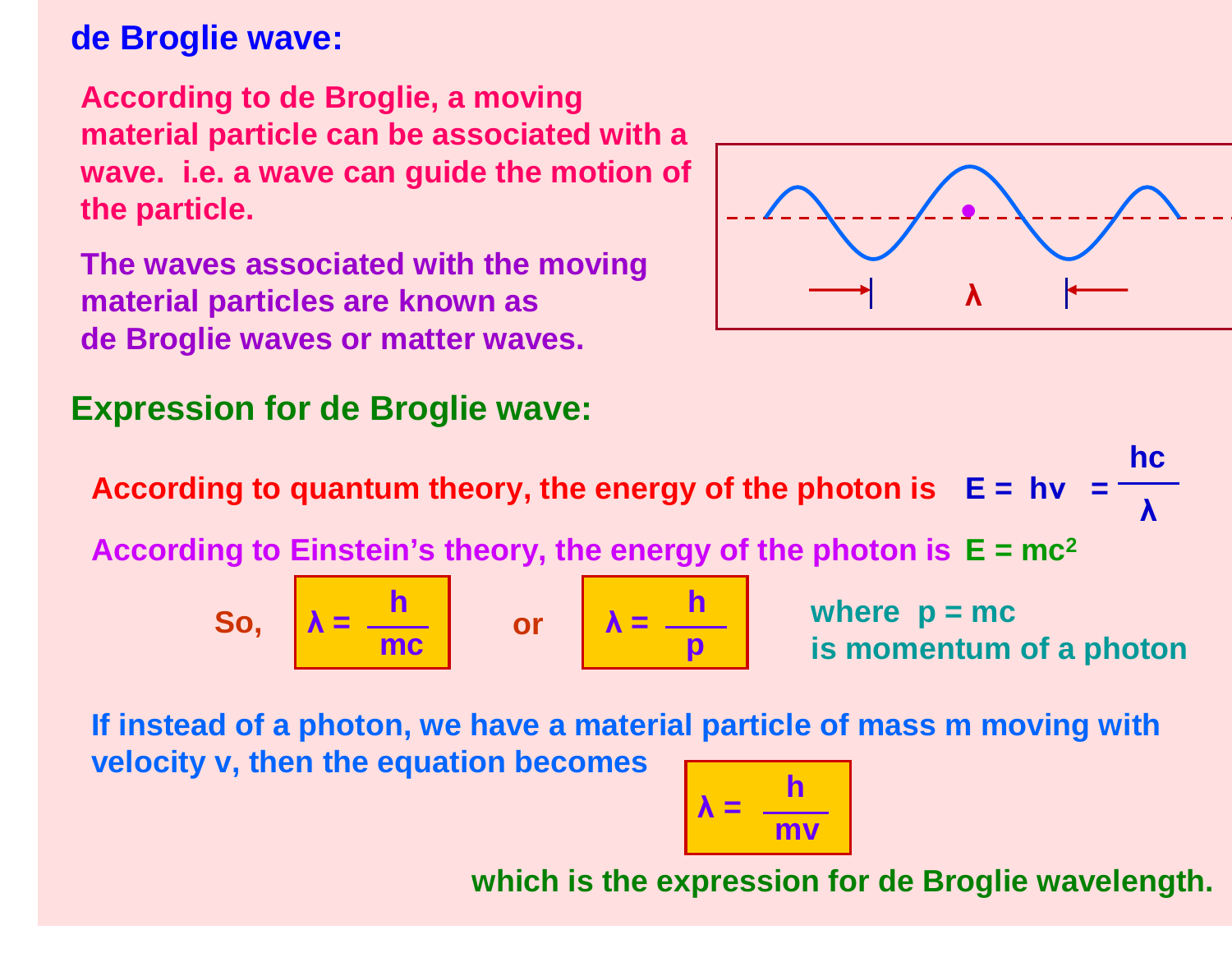# **Conclusion:**



- **i) de Broglie wavelength is inversely proportional to the velocity of the particle. If the particle moves faster, then the wavelength will be smaller and vice versa.**
- **ii) If the particle is at rest, then the de Broglie wavelength is infinite. Such a wave can not be visualized.**
- **iii) de Broglie wavelength is inversely proportional to the mass of the particle. The wavelength associated with a heavier particle is smaller than that with a lighter particle.**
- **iv) de Broglie wavelength is independent of the charge of the particle.**

**Matter waves, like electromagnetic waves, can travel in vacuum and hence they are not mechanical waves.**

**Matter waves are not electromagnetic waves because they are not produced by accelerated charges.**

**Matter waves are probability waves, amplitude of which gives theprobability of existence of the particle at the point.**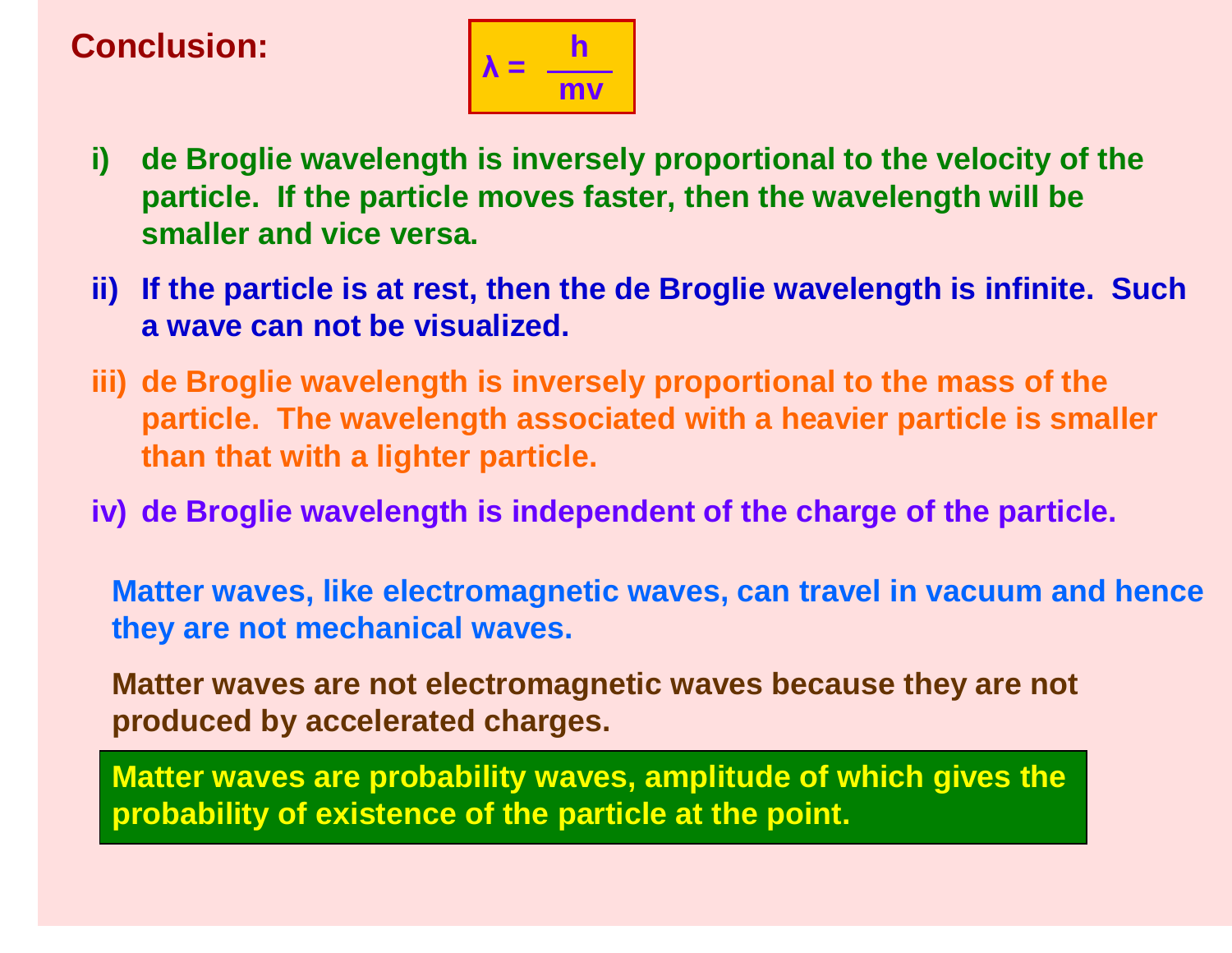## **Davisson and Germer Experiment:**

**A beam of electrons emitted by the electron gun is made to fall on Nickel crystal cut along cubical axis at a particular angle.**

**The scattered beam of electrons is received by the detector which can be rotated at any angle.**

**The energy of the incident beam of electrons can be varied by changing the applied voltage to the electron gun.**

**Intensity of scattered beam of electrons is found to be maximum when angle of scattering is 50° and the accelerating potential is 54 V.**

**θ + 50°+ θ = 180° i.e. θ = 65°**

**For Ni crystal, lattice spacing d = 0.91 Å**

**For first principal maximum, n = 1**

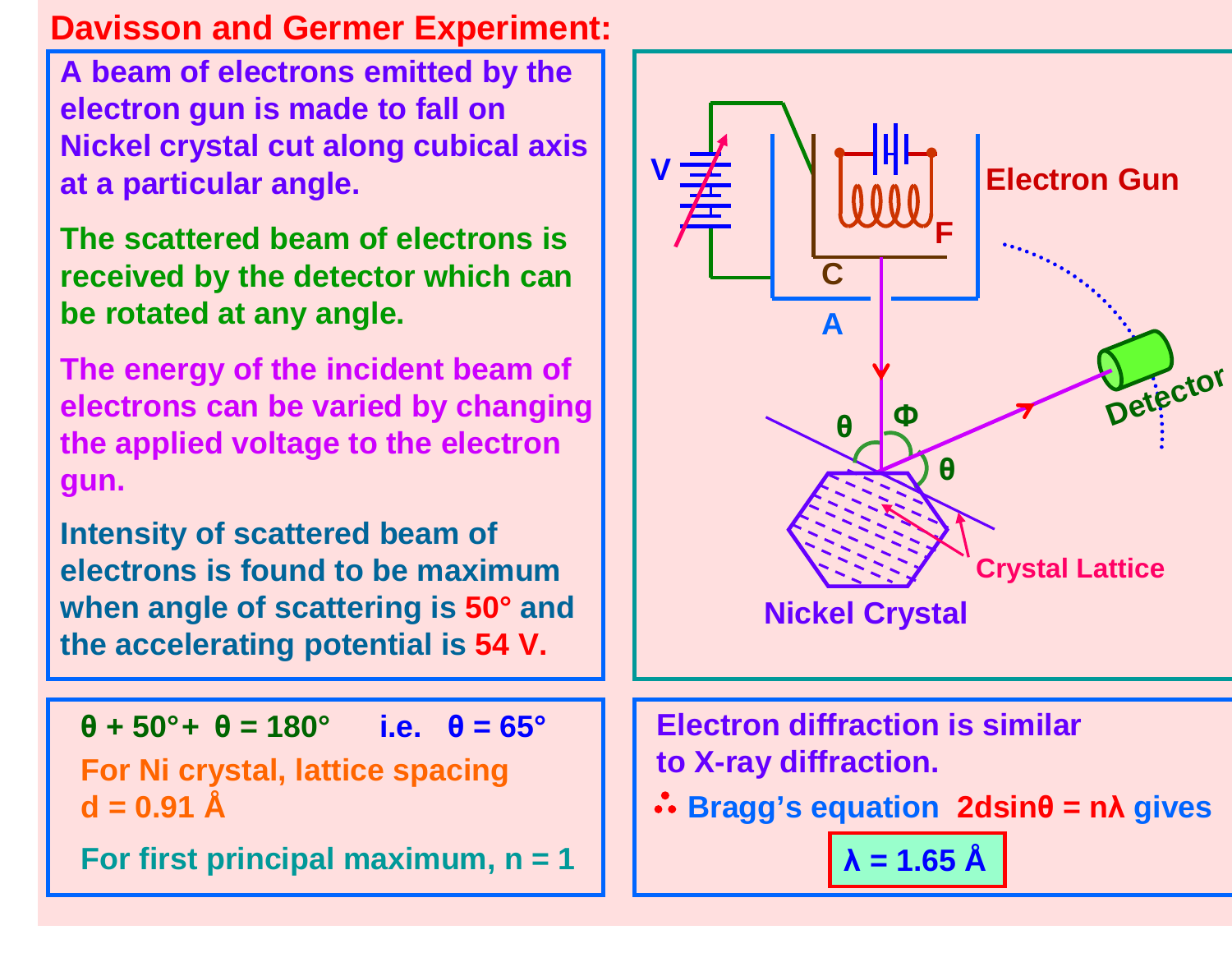